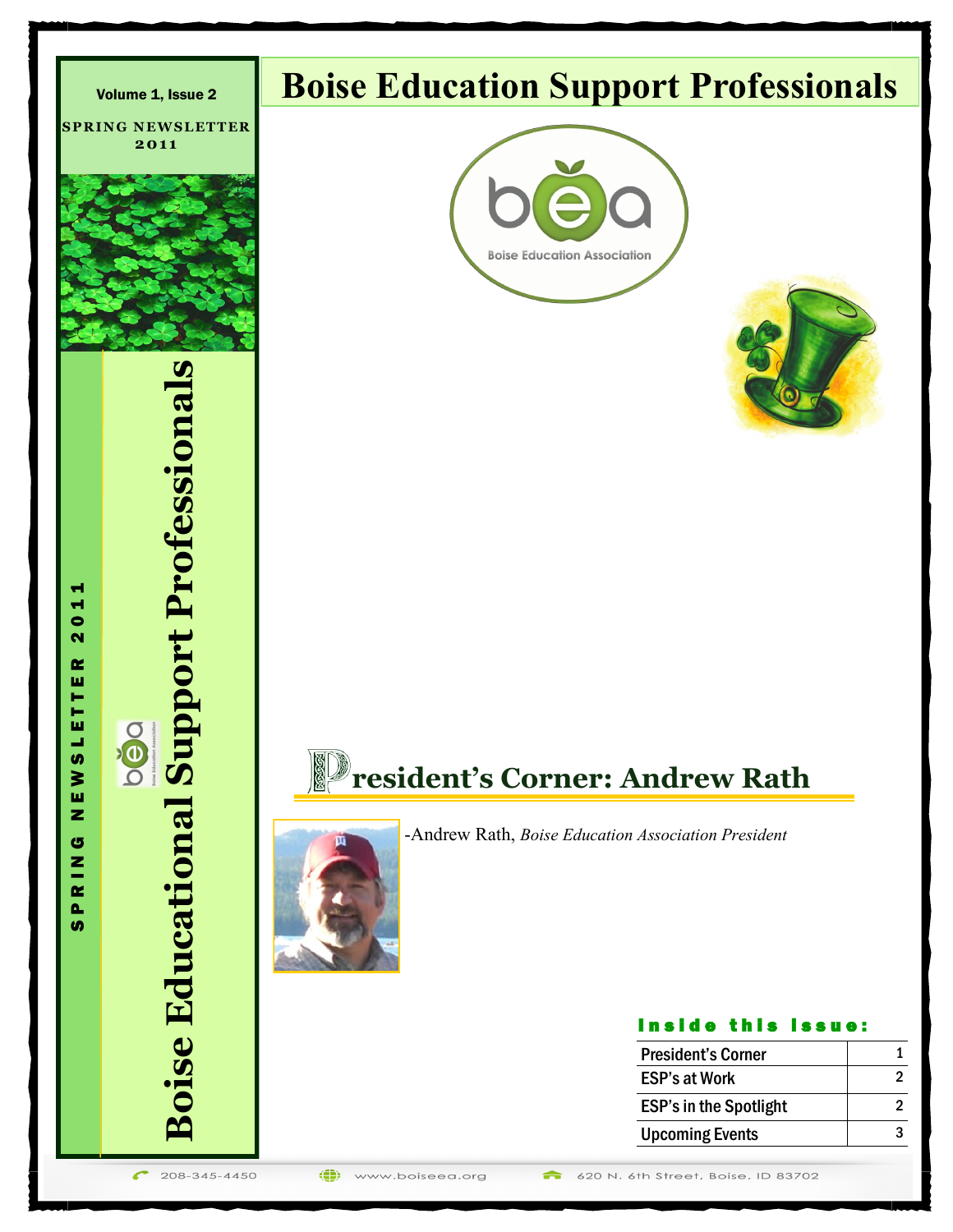# **SP At Work**



On March  $16^{th}$ , from 4:30 to 6:30 p.m., the BEA/ESP Steering Comsession for Educational Support Professionals. Held at the IEA Building, tive behaviors. The training is open to

mittee is sponsoring a special training self-esteem, effective communication this training will focus on building assertiveness skills including building and stress awareness as well as asser-

all ESP's, members and non-members alike. Dinner will be provided so advance sign up is requested. For sign up information see your BEA building representative or call the BEA.

# *SP's* in the Spotlight

#### **Christine Ronan**

Christine Ronan, Special Education Para Professional at Hillside Junior High, is a woman of action. Christine joined BEA when she began coaching the Hillside girls' volleyball team. As a coach she wanted the extra liability insurance.

Never one to sit on the sidelines, Christine then became a delegate to Dele-

gate Assembly. While at Delegate Assembly she took advantage of the opportunity to propose a new business item addressing concerns of alternative ISAT testing for special education students. The new business item passed overwhelmingly.

Christine was surprised when asked how she, as an ESP, found the courage

to propose the new business item. "I didn't know I was doing the unusual. I saw a big problem with ISAT testing and thought it needed to be addressed," said Ronan.

The future of the BEA/ESP looks bright with young members like Christine Ronan.

### **Jeanine Rishel**

BEA/ESP Steering Committee member Jeanine Rishel was awarded the December 2010 Golden Apple Award at the January 2011 meeting of the Boise School Board. Jeanine is a Special Education Paraprofessional at South Junior High.

Quoting from the nomination letter, "Student and teachers admire and re-

### *Mellness Updates*

**Nutrition** - *Is Chocolate Really Healthy?*

Antioxidants in foods help protect our bodies from the everyday damage that contributes to heart disease, cancer, and accelerated aging. But, how do we know how much of these substances are in our foods? ORAC, the common acronym for Oxygen Radical Absorbance Capacity, measure and compare foods in 100 gram portions. What is the ORAC score on chocolate? Flaspect her because of her consistency and dedication. She maintains a positive balance of respect and support with every child, not just in the resource room, but with every student she encounters. This person is also an asset to the general education teachers and they look to her for input and direction. Her reliable support and con-

scientious efforts to meet the needs of students does not go unnoticed and staff members feel blessed to work with her."

The other members of the BEA/ESP Steering Committee offer their congratulations to Jeanine. Well done, friend.

vanols, the antioxidants found in cocoa olate, since chocolates are usually measure up quite well in the ORAC charts.

1.4 oz of dark chocolate  $8000 = 1$  cup of blueberries 8000

1.4 oz. of milk chocolate  $3500 = \frac{1}{2}$ cup of broccoli 1500

Don't run and get your pound of chocolate just yet. It is recommended to get your antioxidants from a variety of foods sources and still limit your choc-

high in sugar and fat. For information on ORAC and nutrition, please visit the American Dietetic Association's web site at [www.eatright.org.](http://www.eatright.org/)

-**Boise Schools Motivation**,

*[https://boiseschoolswellness.motivatio](https://boiseschoolswellness.motivation.cc/)*

BOISE EDUCATIONAL SUPPORT PROFESSIONALS VOLUME 1, ISSUE 2 Page 2

 $\bigcap$  208-345-4450

(iii) www.boiseea.org

620 N. 6th Street, Boise, ID 83702

*[n.cc/](https://boiseschoolswellness.motivation.cc/)*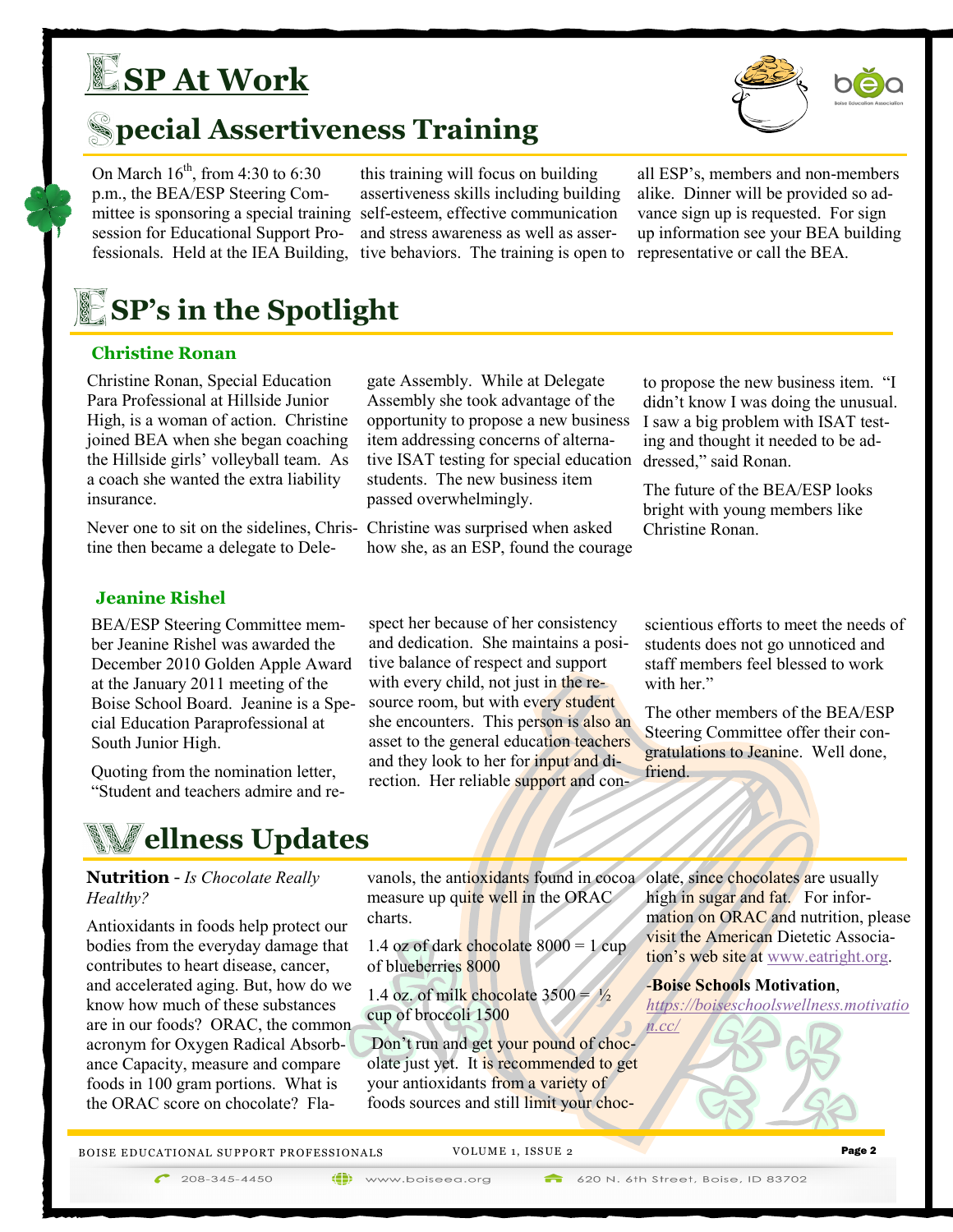

Do you think that you are paying too much for auto or homeowners insurance? As a BEA/IEA/NEA member you may discover an opportunity to save! For more than 50 years, *Cali-* *fornia Casualty* has been designing policies that reward educators with affordable rates, exclusive benefits, and money-saving discounts. The average savings for teachers who switch



to *California Casualty* is \$400 per year. Contact California Casualty at calcas.com for a description of offers and unique services available to educators to save you money.

# **onation to IEA Children's Fund**

The Classified Employees Association McKinley, was encouraged by the of the Boise School District has continued to help education even after the organization was replaced five years ago. Former treasurer, Marsha

### **ational ESP Day**

November 17 was set aside by the NEA to honor Educational Support Professionals nationwide. In Boise, the contributions of the ESP's were recognized in different ways at different schools.

At Hillside Junior High a large 'WE APPRECIATE YOU' poster was created by BEA building rep Tanya Gordon with the names of all the ESP's in the building. The certified staff then wrote notes of thanks and support and

bank to remove the remaining \$604.00 in the association's checking and savings accounts. Former presidents and vice-presidents made the decision to

donate the money to the IEA Children's Fund in the name of the Classified Employees of the Boise School **District** 

signed the poster. It was then hung on the wall in the staff lounge.

At Grace Jordan Elementary a special social hour was held after school hours to honor the ESP's. Refreshments were served and the certified staff had the opportunity to thank the ESP's for all their hard work.

At Horizon Elementary the staff lounge was decorated with stars bearing the names of the building ESP's. The theme of the day was "HORIZON ESP'S SHINE LIKE STARS." Building rep Vikki Green created a report card for the ESP's which hangs on the bulletin board in the staff lounge. Homemade caramel corn was served.

Other celebrations were held throughout the district. National ESP day is held every November. If your building didn't celebrate this year, help organize a celebration for next year.

-Suszan Kats, *Horizon Elementary*



-BEA President, Andrew Rath -BEA Executive Director, Kathy Yamamoto -Rachelle Bernard, DSC -Debra Brown, Horizon

-Mary Gordon, Whitney -Gena Harris -Bev Harrigfeld, Horizon -Bruce Hellinga, Grace Jordon

-Suzan Kats, Horizon -Kathyn Pierce, Hillside -Jeanine Rishel, South -Suzanne Tracey, Grace Jordon

V OLU ME 1, ISS UE 2 Page 3 B OISE E DU CA TI ONAL SUPPORT PR OFESS IONA LS



(iii) www.boiseea.org

620 N. 6th Street, Boise, ID 83702